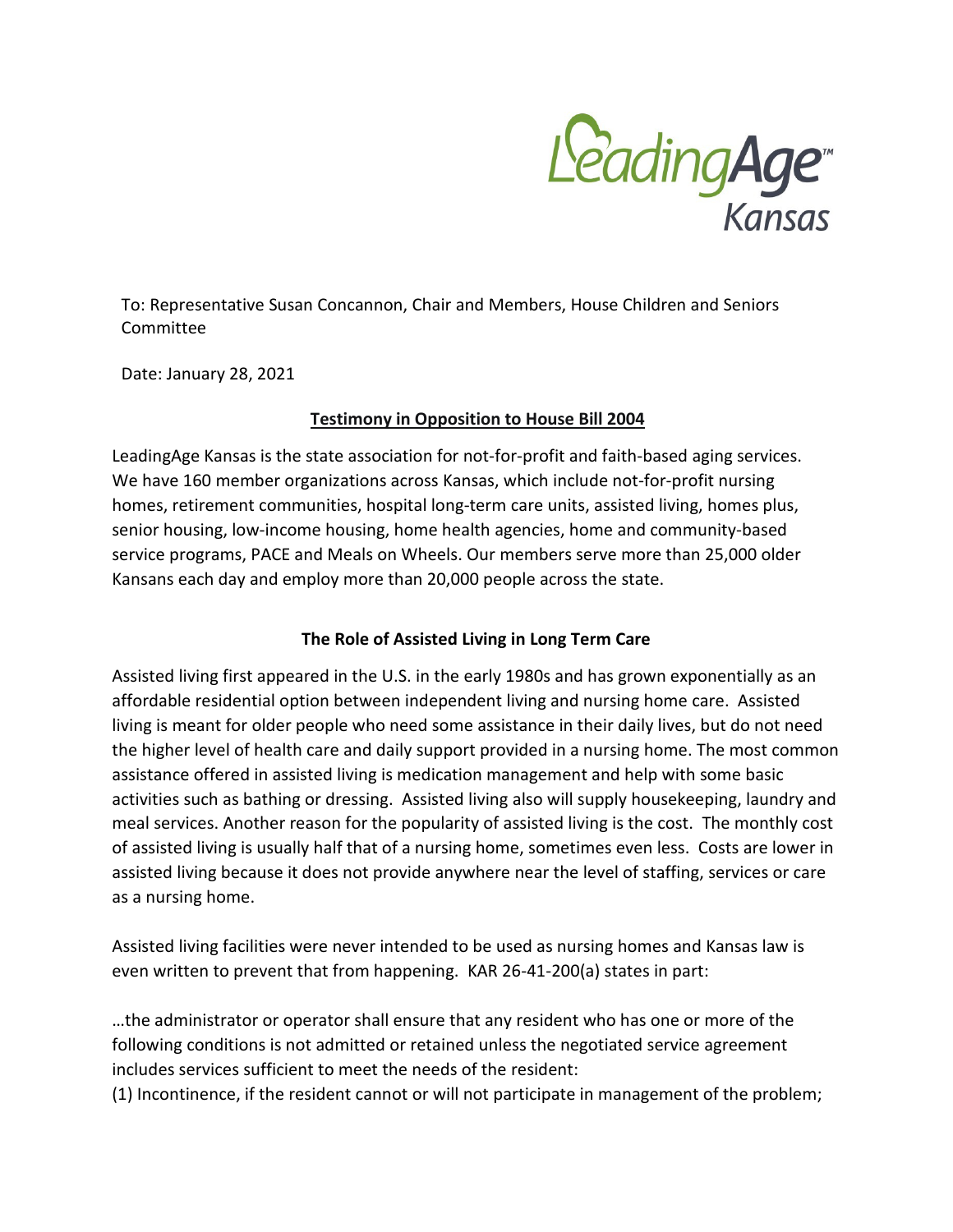(2) immobility, if the resident is totally dependent on another person's assistance to exit the building;

- (3) any ongoing condition requiring two or more persons to physically assist the resident;
- (4) any ongoing, skilled nursing intervention needed 24 hours a day; or
- (5) any behavioral symptom that exceeds manageability.

### **Assisted Living Facilities Are Not Nursing Homes or Residential Landlords**

We have seen proponents of HB 2004 argue that nursing home residents have discharge appeal rights and tenants have protections under landlord tenant laws and therefore the same should be given to assisted living residents. However, assisted living and other residential care settings are not at all equivalent to landlords or nursing home operators.

**Landlords:** The difference between an assisted living and a landlord are obvious – landlords are not legally responsible for the daily health and welfare of their tenants. Delaying an eviction while legal issues are worked out in court does not endanger anyone's life and does not force the landlord into violating laws and regulations central to their existence.

**Nursing Homes:** The nursing home issue is a little more complex. The involuntary discharge appeal rights of nursing home residents is set out in federal law. The primary reason behind the discharge appeal right is related to federal regulations surrounding nursing home admissions and care. Under federal regulation when a nursing home admits a resident they are agreeing to care for that resident in every way, and if the resident's care needs change the nursing home must provide services to meet those needs with very few exceptions. Federal regulators believe the appeal process is necessary because if challenged, the nursing home must justify why they should be exempt from the requirement to meet all resident care needs.

**Assisted Living:** Under Kansas regulation, the care and services to be provided by an assisted living is set out in a document called the negotiated services agreement (NSA). The NSA provides a detailed description of the services to be provided to the resident, their frequency and the cost of each service. If a resident's care needs change or intensify the facility is not required to meet those needs if they fall outside of the NSA. An assisted living may choose to establish a new NSA with the resident if the facility determines that their needs can still be met. If the facility cannot meet the resident's needs the resident must be discharged to another setting. This is very different from a nursing home which is required to meet all resident care needs no matter how great or complex.

## **The Dangers of House Bill 2004**

HB 2004 would require a residential care facility to retain and care for a resident while their discharge appeal is pending. The appeal could take weeks if the resident schedules an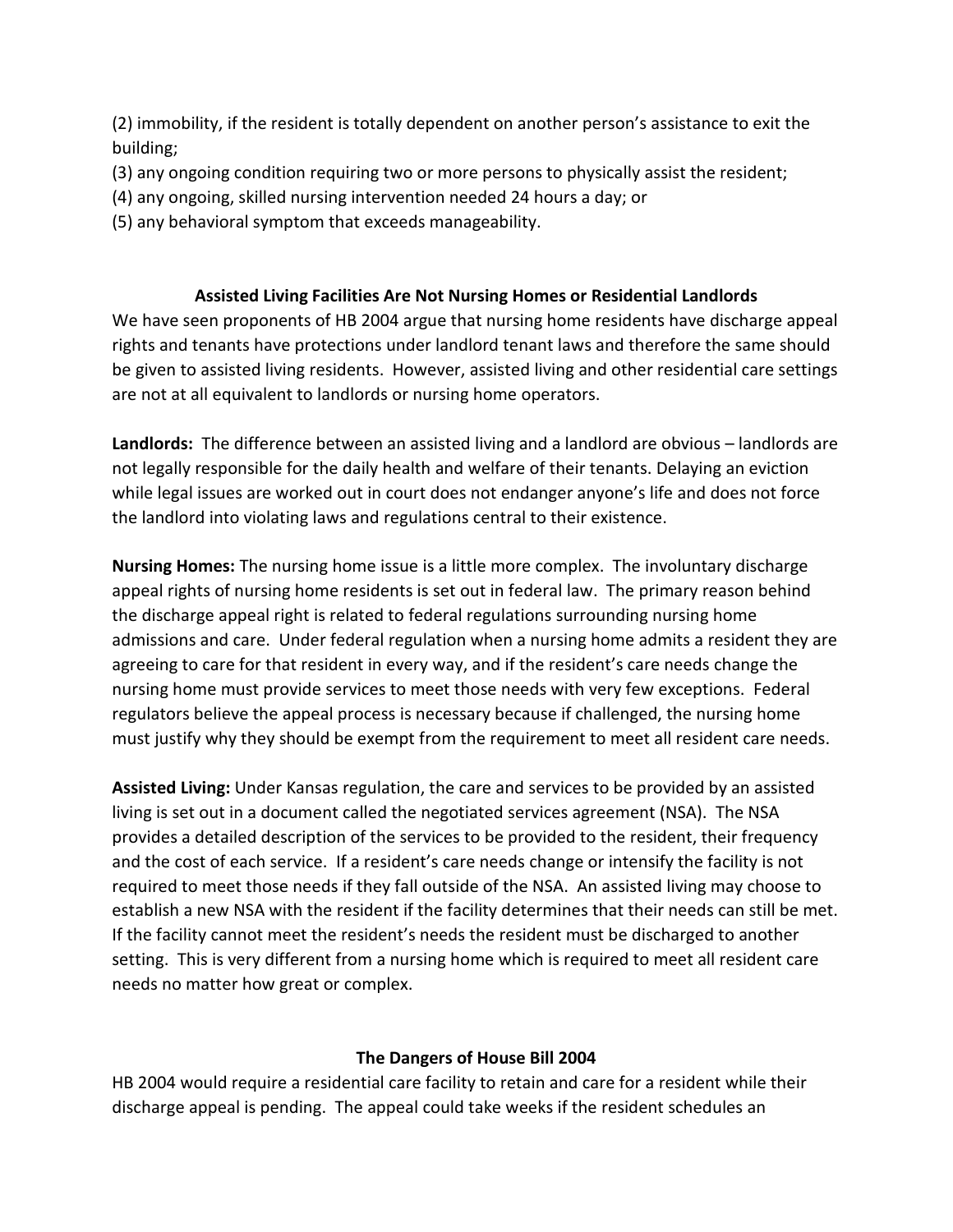administrative hearing with the State. It could take months if the resident does not like the administrative decision and exercises their right to further appeal it to an agency head and then to court for judicial review. Seriously harmful things can happen to a resident in far less than a few weeks if the facility is not able to properly meet their needs.

Forcing an assisted living facility to retain a resident whose needs it cannot meet has wideranging and seriously negative effects on the health and safety of residents, and the continued affordability and operations of residential care settings.

Consequences of forcing an assisted living facility to retain a resident for whom they cannot properly care:

- **Endangers the health and safety of the resident in need of more care and supervision** Just because a resident may not want to transition to a higher level of care does not mean that the assisted living facility is capable of providing the care they need to maintain the resident's health and safety. Assisted living does not have the medical staff, nursing staff or even physical environment to address higher level health and behavioral needs of residents.
- **Endangers the health and safety of other residents and staff in the facility** A common reason behind involuntary discharges is behavioral health needs of a resident that extend beyond what can be offered at the assisted living. As dementia symptoms progress, the sufferer may display physically, sexually and/or verbally aggressive behaviors toward others. The sufferer may also become easily disoriented and confused about their surroundings, leading them to wander into others' living areas. Most assisted living settings do not have the staff or physical environment to provide the protections and supervision necessary to keep residents safe from each other in those situations. These situations easily lead to resident harm.
- **Sharp increase in assisted living cost for all assisted living residents** If assisted living is to be forced to provide nursing home level care they will be forced to charge like a nursing home. Bills may actually be higher than a nursing home because Medicaid and Medicare do not contribute to assisted living board and care charges. We believe that Kansans want to preserve an array of affordable choices for seniors who need some help but are not at the point of needing nursing home care. It is the exact reason assisted living and other residential care options were invented and continue to increase in popularity.

• **Less flexibility and more selective criteria for assisted living applicants** If assisted living facilities know that they may be forced to provide nursing home level services to a resident they will immediately start a vigorous screening process at the front end to minimize their risk of admitting less healthy and potential higher needs individuals. They will also create far stricter resident criteria for those they will admit and make discharge decisions far more quickly. It will force many seniors to go to low